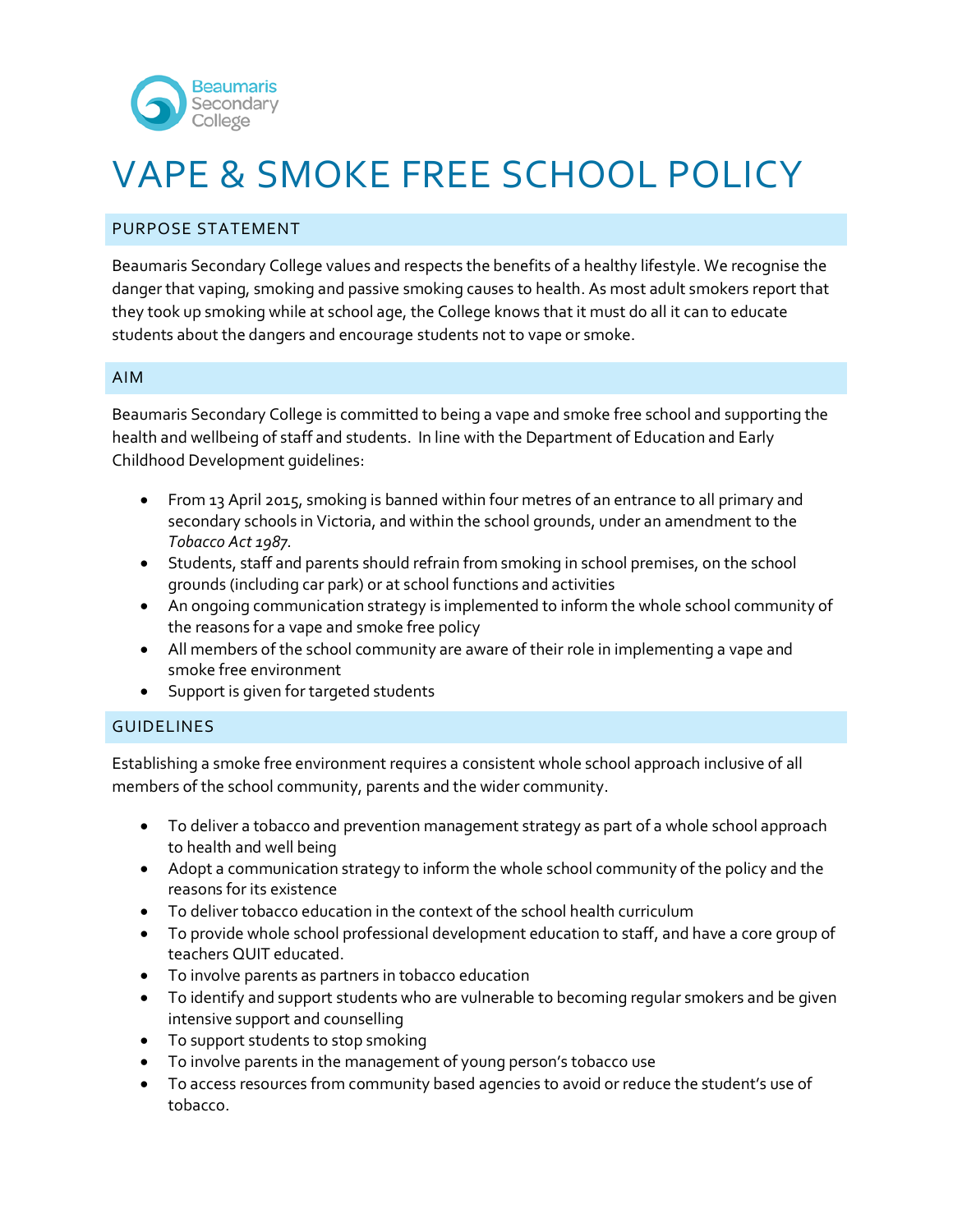• Audit and evaluate tobacco management strategies regularly as part of the school's review cycle.

#### KEY RESPONSIBILITIES

SMOKE FREE SCHOOL PROCEDURE FOR STUDENTS BREECHING SCHOOL POLICY

Beaumaris Secondary College is a Smoke Free School.

Students will be subject to consequences if:

- found smoking,
- or in the company of others smoking,
- in possession of cigarettes or
- supplying cigarettes to other students while at school, in school uniform, or at a sponsored school activity

The emphasis of the College procedure is to put the health and wellbeing of students first. A clear process has been established for staff to follow should a student be found to be in breach of the Smoke Free policy.

## FIRST INCIDENT

- Affirm the healthy lifestyle expectations and reiterate school policy
- Parents are contacted by the Head of House (or standard letter)
- Provide information pack to student which includes information on smoking and support services.
- Student referred to wellbeing team/appropriately trained staff to formulate an individual management plan and risk reduction agreement.
- Consider negotiating with student using a Quit journal if indicated by a pattern of dependence.
- Provide additional supervision, for e.g. Yard, activity or event: to the student as appropriate
- Student Welfare Coordinator /Quit Mentor document incident to track frequency and amount of incidences

#### SECOND INCIDENT

- Convene a student support group to discuss the student's behaviour (consider school principal, student, main classroom teacher, parents, nurse, SWC)
- Consider additional supports for students exhibiting a range of health and wellbeing related issues
- Empower students to continue to seek help to cease or manage their tobacco smoking.
- Management and risk reduction plan review with the welfare team/ appropriately trained staff
- Disciplinary action may also be imposed in line with the Student Engagement Policy (community service, loss of privilege, suspension etc )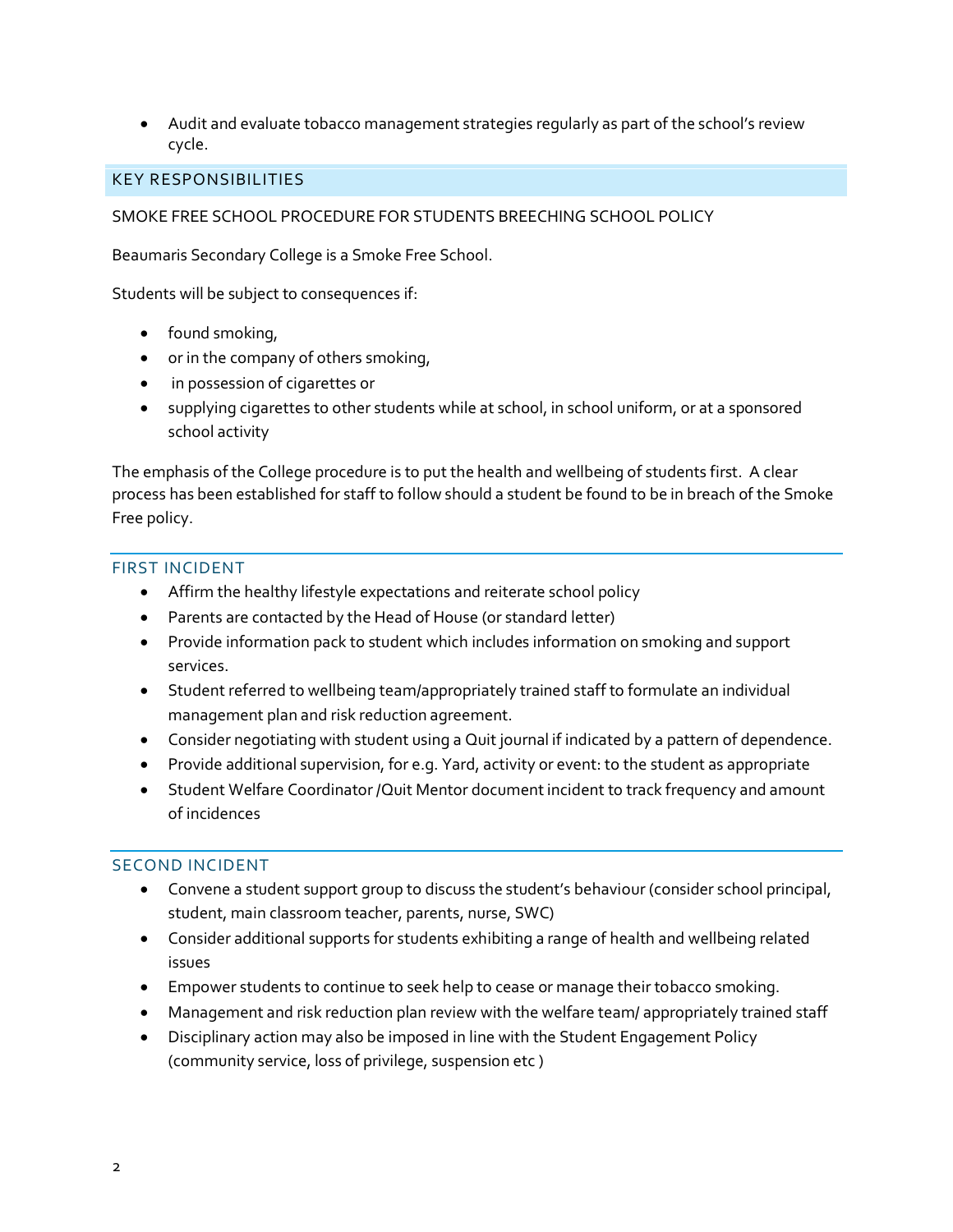#### REPEATED INCIDENTS

- Convene a student support group to discuss and consider consequences as per Department of Education and Early Childhood Development's Effective Schools are Engaging Schools: Student Engagement Policy Guidelines.
- Management and risk reduction plan review

Taking disciplinary action against a young person for smoking, without providing support for them to cease their experimentation, or manage their dependence in a way that complies with school rules, is unrealistic and may only serve to marginalise the student.

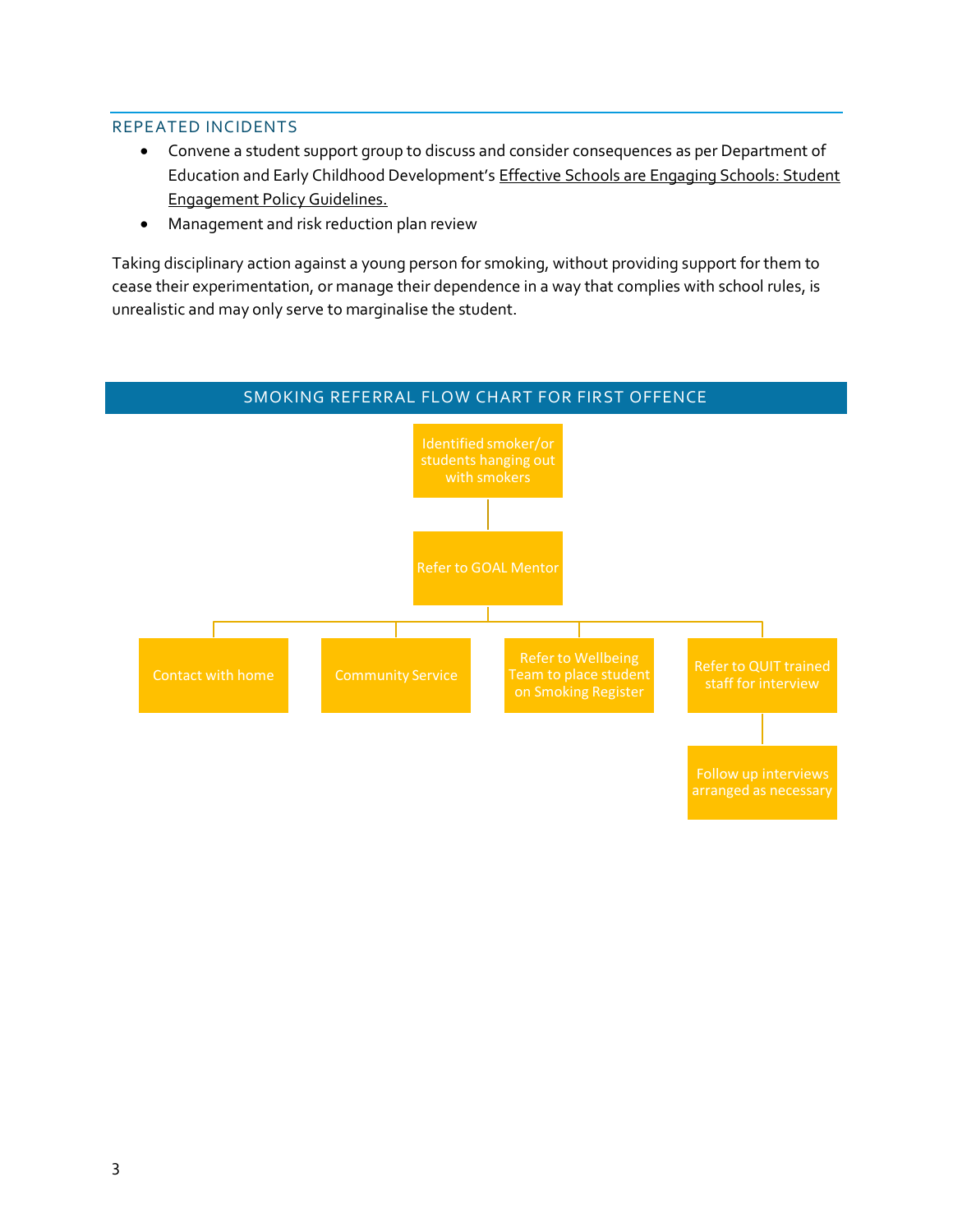# SMOKING REFERRAL FLOW CHART FOR SECOND/ REPEAT OFFENCE